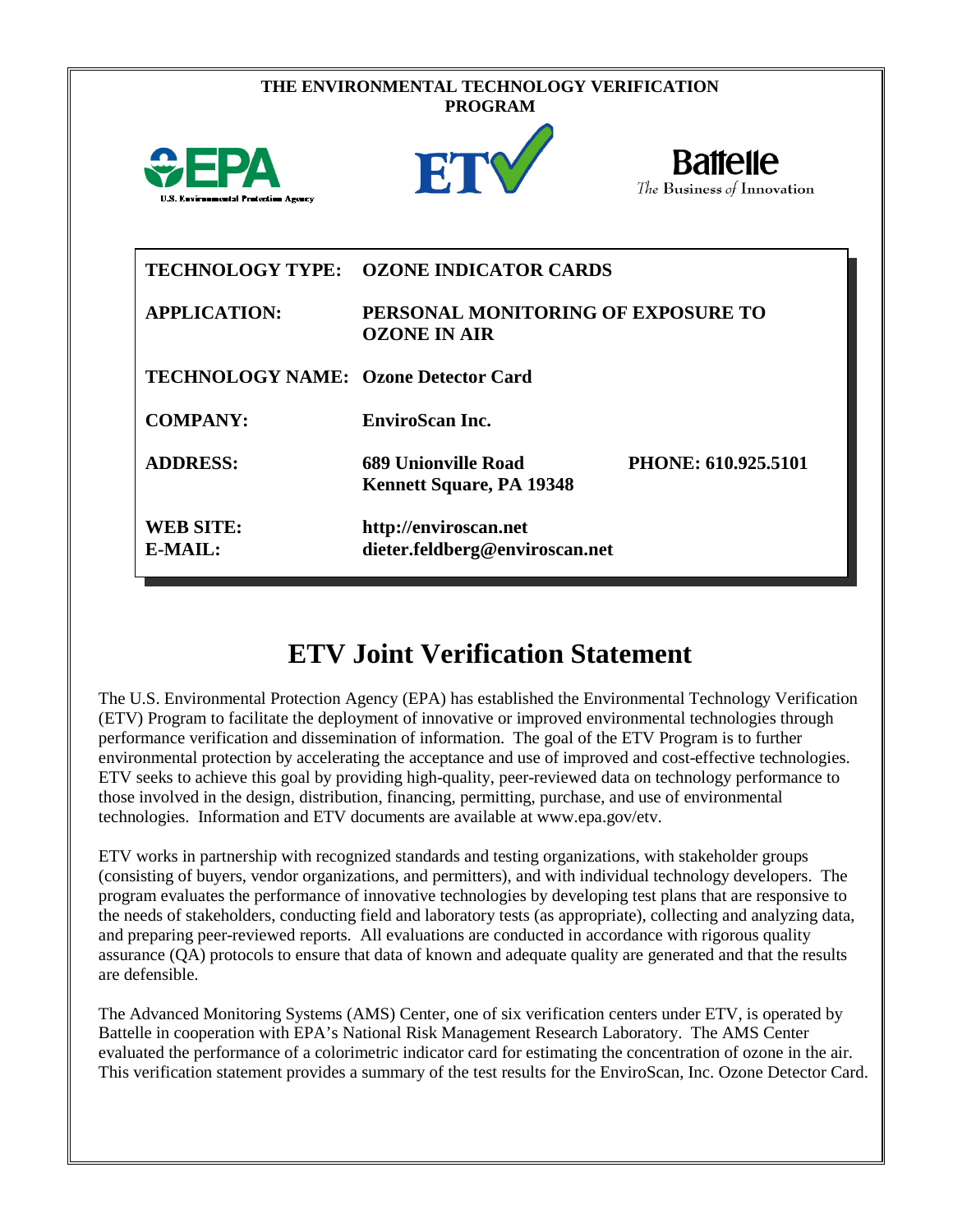## **VERIFICATION TEST DESCRIPTION**

This verification test evaluated the ability of the EnviroScan, Inc. Ozone Detector Card to provide reliable qualitative indications of ozone in air. Laboratory testing was conducted by delivering ozone at known concentrations in a flowing air stream to Ozone Detector Cards placed in a test apparatus. The delivered ozone concentrations ranged from zero to approximately 200 parts per billion by volume (ppbv), and were confirmed by measurements with a continuous monitor designated by EPA as a Federal Equivalent Method (FEM) for ozone. Visual readings of Ozone Detector Cards exposed in the laboratory testing were made by two non-technical Battelle staff members who had no knowledge of the ozone test concentrations. Laboratory testing also included exposure of Ozone Detector Cards to a fixed ozone concentration under lighting conditions ranging from darkness, to normal laboratory lighting, to simulated full overhead solar spectrum and intensity.

Field testing was conducted by providing Ozone Detector Cards to personnel of the California South Coast Air Quality Management District (SCAQMD) and to volunteers associated with Breathe California of Los Angeles (BCLA). SCAQMD personnel exposed and visually read Ozone Detector Cards at field sites where ozone was being routinely monitored by FEM instruments for compliance purposes. Ambient temperature, relative humidity (RH), and wind speed were also recorded at the SCAQMD sites. BCLA volunteers exposed and visually read Ozone Detector Cards at local sites such as schools and parks. Both SCAQMD personnel and BCLA volunteers provided comments on the use of the cards under field conditions.

The EnviroScan Inc. Ozone Detector Card was verified by evaluating the following performance parameters:

- *Accuracy* User readings taken with Ozone Detector Cards in laboratory and field testing were compared to simultaneous ozone measurements made with an EPA FEM ozone monitor. Each comparison in which the FEM ozone reading fell within the Ozone Detector Card range reported by the card user was deemed an accurate response.
- *Variability –* Ozone Detector Card readings obtained with constant ozone concentrations in laboratory testing were used to assess the variability of the card response. Variability was quantified in terms of the number of different Ozone Detector Card ranges reported by card users when sampling a constant concentration of ozone.
- *Duplication* The degree of duplication or consistency of Ozone Detector Card readings was assessed in three ways, using data from both the laboratory and field testing. *Intra-card duplication* was assessed using all readings in which multiple reagent spots on the same card were exposed simultaneously and then read by a single card user. *Inter-card duplication* was assessed using all readings in which multiple reagent spots on different cards were exposed simultaneously and then read by a single card user. *User agreement* was assessed using all data in which visual reading of the same exposed reagent spot was made by more than one user.
- *Effect of Light Intensity* The effect of light intensity on reagent color development during exposure to ozone was assessed by laboratory testing at a constant ozone concentration, under three lighting conditions ranging from darkness to full sun intensity. The impact of light intensity on the accuracy, variability, and duplication of Ozone Detector Card readings was evaluated.
- *Effect of Ambient Conditions* Ozone Detector Card readings obtained in field testing were segregated into accurate and inaccurate readings (i.e., agreeing/disagreeing with coincident FEM measurements). Ambient temperature, RH, and wind speed data for these two data sets were then statistically compared to investigate whether field conditions of accurate card readings differed significantly from those of inaccurate readings.
- *Operational Factors* This performance parameter included factors such as the ease of use of the Ozone Detector Cards, the readability of the reagent color change in different lighting conditions, and the stability of the reagent spots during storage before use. Such factors were evaluated based on comments provided by the users of the cards in field and laboratory testing. Cost was also evaluated based on vendor pricing.

QA oversight of verification testing was provided by Battelle and EPA. Battelle QA staff conducted a technical systems audit of the laboratory testing, and SCAQMD QA staff conducted a technical systems audit of the field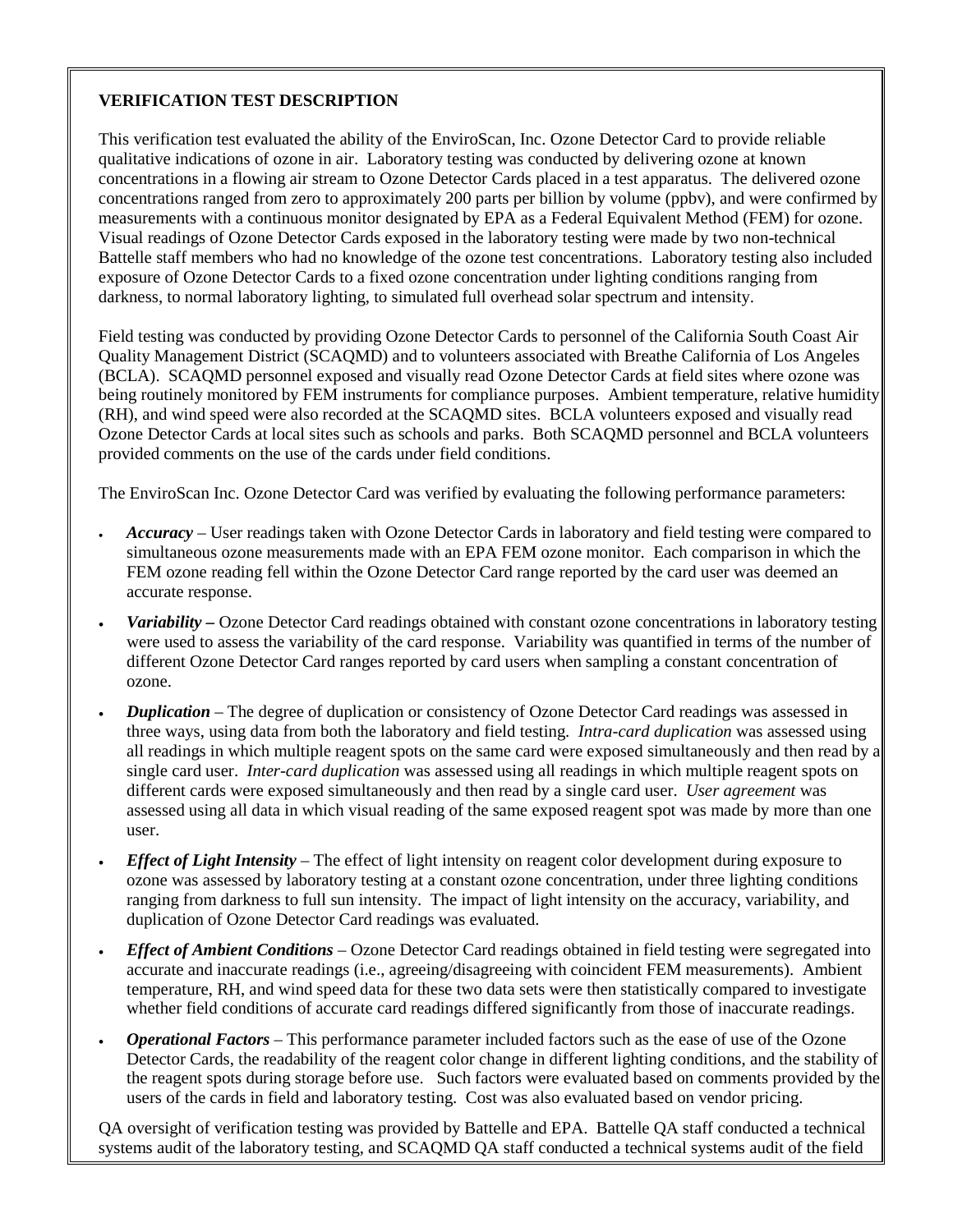testing, under direction of Battelle QA staff. Battelle QA staff also conducted a data quality audit of the test data. This verification statement, the full report on which it is based, and the test/QA plan for this verification test are available at www.epa.gov/etv/centers/center1.html.

## **TECHNOLOGY DESCRIPTION**

The following is a description of the EnviroScan Inc. Ozone Detector Card, based on information provided by the vendor.

The Ozone Detector Card is approximately 8 cm x 11 cm (3.25 x 4.25 in) in size. Each card has a row of five spots of solid reagent, with each spot covered by a protective strip of foil. When a foil strip is removed to expose a reagent spot to air, the reagent reacts with ozone in the air to produce a color change in the spot proportional to the ozone concentration. An ozone measurement is conducted by removing the foil from a spot and placing the card in the atmosphere to be tested for 10 minutes. At the end of the 10 minute exposure, the card is folded onto itself and the user visually compares the color of the exposed reagent spot to a reference color wheel printed on the front of the Ozone Detector Card. The color wheel has four gradations corresponding to four different ranges of ozone concentrations:

- Range 1 (10 to 45 parts per billion by volume (ppbv) ozone) corresponds to conditions of little to no ozone pollution,
- Range 2 (45 to 75 ppbv ozone) corresponds to normal ozone pollution on sunny days,
- Range 3 (75 to 105 ppbv ozone) corresponds to potentially unhealthy conditions,
- Range 4 (>105 ppby ozone) corresponds to unhealthy conditions.

With a 10-minute exposure period, the degree of reagent color change increases progressively from little to no change for Range 1 to significant darkening of the reagent spot for Range 4.

## **VERIFICATION RESULTS**

Table VS-1 summarizes the performance results found for the EnviroScan Inc. Ozone Detector Card. Where data permit, Table VS-1 shows the Ozone Detector Card performance broken down according to the card range reading that would have been expected based on the actual ozone concentration present.

The table shows that in both laboratory and field testing the Ozone Detector Cards exhibited lower accuracy and duplication of readings at ozone concentrations corresponding to the highest range reading of the cards (i.e., range 4). In laboratory testing the accuracy, variability, and duplication of the Ozone Detector Cards were sometimes worse when exposed to an ozone concentration near the boundary of a detection range than when exposed to a concentration near the middle of a range, but this effect was not consistently observed. The Ozone Detector Cards are relatively inexpensive (approximately \$1.60 or less per card, when purchased in lots of 100 or more). Users reported the cards were easy to use, but users had difficulty in matching the color developed in the reagent spots with the color index printed on the cards. This difficulty may have contributed to the observed variability of card readings (e.g., in laboratory testing the reported card readings fell into three different card ranges regardless of the expected range reading). Bright simulated sunlight during laboratory ozone exposure, and temperature, RH, and wind speed during field use had little effect on Ozone Detector Card accuracy, but users reported that the lighting conditions under which exposed reagent spots were read could affect their reported readings.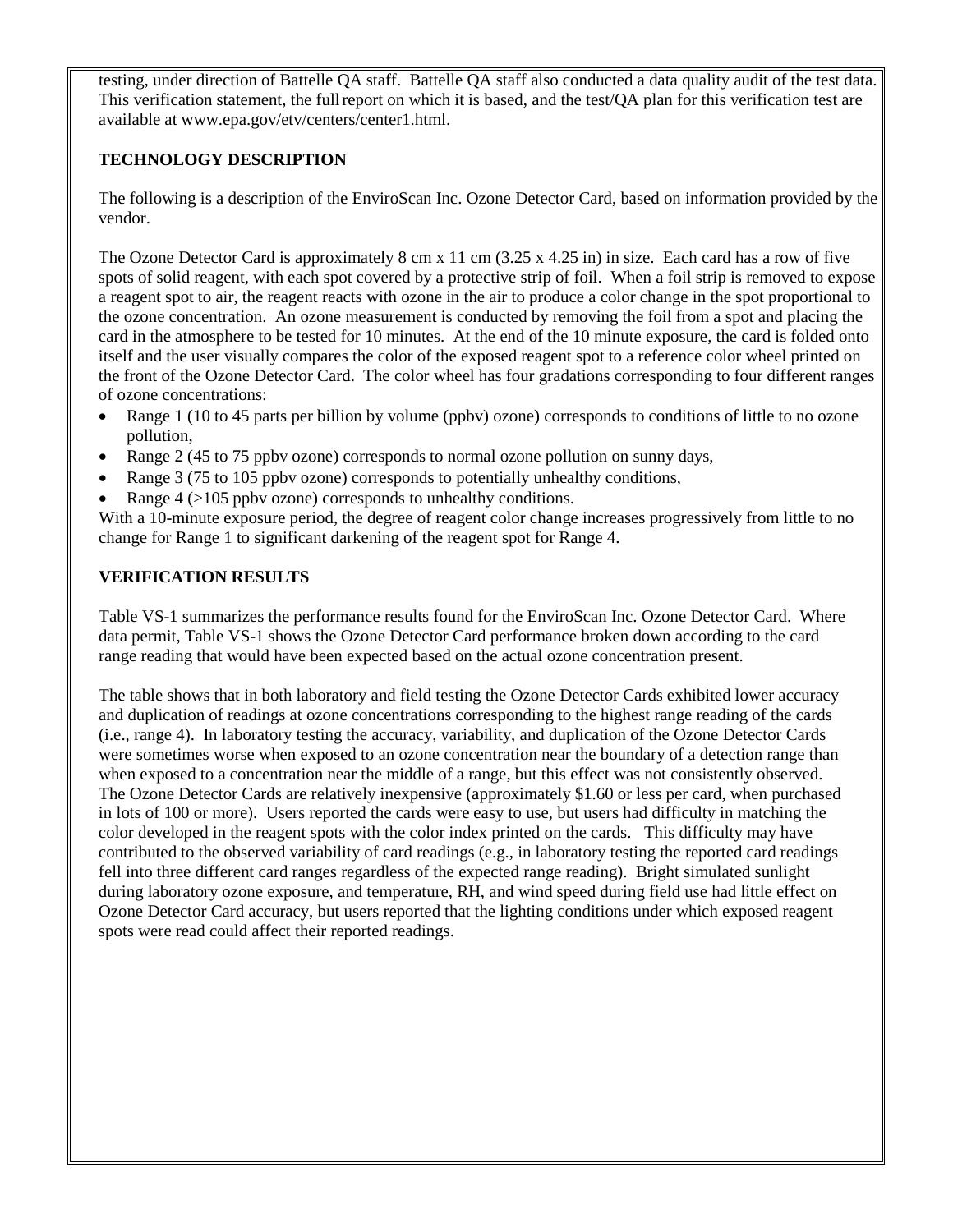|                                                                                         | Table VS-1. Performance Summary for EnviroScan Ozone Detector Cards                                                                                                                                       |                        |                                                                                                                                                                                                                   |                        |                                                                                                                                                    |
|-----------------------------------------------------------------------------------------|-----------------------------------------------------------------------------------------------------------------------------------------------------------------------------------------------------------|------------------------|-------------------------------------------------------------------------------------------------------------------------------------------------------------------------------------------------------------------|------------------------|----------------------------------------------------------------------------------------------------------------------------------------------------|
| <b>Performance</b>                                                                      |                                                                                                                                                                                                           |                        | <b>Testing Effort</b>                                                                                                                                                                                             |                        |                                                                                                                                                    |
| <b>Parameter</b>                                                                        | Laboratory                                                                                                                                                                                                |                        | <b>SCAQMD Field</b>                                                                                                                                                                                               |                        | <b>BCLA Field</b>                                                                                                                                  |
| Accuracy $(\%)^a$                                                                       | Range $\overline{1}$ :<br>2:<br>3:<br>4:                                                                                                                                                                  | 96<br>64<br>7.8<br>3.1 | Range 1:<br>2:<br>3:<br>4:                                                                                                                                                                                        | 17<br>98<br>65<br>10   | NA <sup>c</sup>                                                                                                                                    |
| Variability<br>(number of card<br>$ranges)^a$                                           | Range 1:<br>2:<br>3:<br>4:                                                                                                                                                                                | 3<br>3<br>3<br>3       | NA                                                                                                                                                                                                                |                        | NA                                                                                                                                                 |
| Intra-Card<br>Duplication $(\%)^a$                                                      | Range 1:<br>2:<br>3:<br>4:                                                                                                                                                                                | 94<br>84<br>94<br>77   | Range 1:<br>2:<br>3:<br>4:                                                                                                                                                                                        | 100<br>100<br>97<br>60 | NA                                                                                                                                                 |
| Inter-Card<br>Duplication $(\%)^a$                                                      | Range 1:<br>2:<br>3:<br>4:                                                                                                                                                                                | 92<br>59<br>85<br>47   | $100^d$                                                                                                                                                                                                           |                        | <b>NA</b>                                                                                                                                          |
| <b>User Agreement</b><br>$(%)^a$                                                        | Range 1:<br>2:<br>3:<br>4:                                                                                                                                                                                | 91<br>53<br>81<br>55   | <b>NA</b>                                                                                                                                                                                                         |                        | 100 <sup>e</sup>                                                                                                                                   |
| <b>Effect of Light</b><br>Intensity on Color<br>Development<br>during Ozone<br>Exposure | No effect on accuracy,<br>variability, or user<br>agreement; reduced<br>intra-and inter-card<br>duplication with full<br>sun condition                                                                    |                        | <b>NA</b>                                                                                                                                                                                                         |                        | NA                                                                                                                                                 |
| <b>Effect of Ambient</b><br>Conditions on<br>Accuracy                                   | NA                                                                                                                                                                                                        |                        | Full data set suggests<br>higher accuracy with<br>higher temperature and<br>lower RH; breakdown<br>by expected range<br>shows no conclusive<br>effects.                                                           |                        | NA                                                                                                                                                 |
| Operational<br>Factors                                                                  | Easy to use; Difficult<br>to match reagent spot<br>color to color wheel;<br>Presence of cards<br>reduces ozone in test<br>chamber; Development<br>of color in reagent<br>spots during storage of<br>cards |                        | Easy to use; Difficult<br>to match reagent spot<br>color to color wheel;<br>Visual reading depends<br>on ambient lighting<br>conditions; Develop-<br>ment of color in<br>reagent spots during<br>storage of cards |                        | Easy to use; Difficult<br>to match reagent spot<br>color to color wheel;<br>Development of color<br>in one reagent spot<br>during storage of cards |

a: Performance shown for expected ranges of card readings, when information is available.

b: Range  $1 = 10$  to 45 ppbv; Range  $2 = 45$  to 75 ppbv; Range  $3 = 75$  to 105 ppbv; Range  $4 = >105$  ppbv.

c: NA = not applicable, no data on this parameter collected from this effort.

d: Based on 23 total cases (insufficient data for breakdown by expected range).

e: Based on 10 total cases.